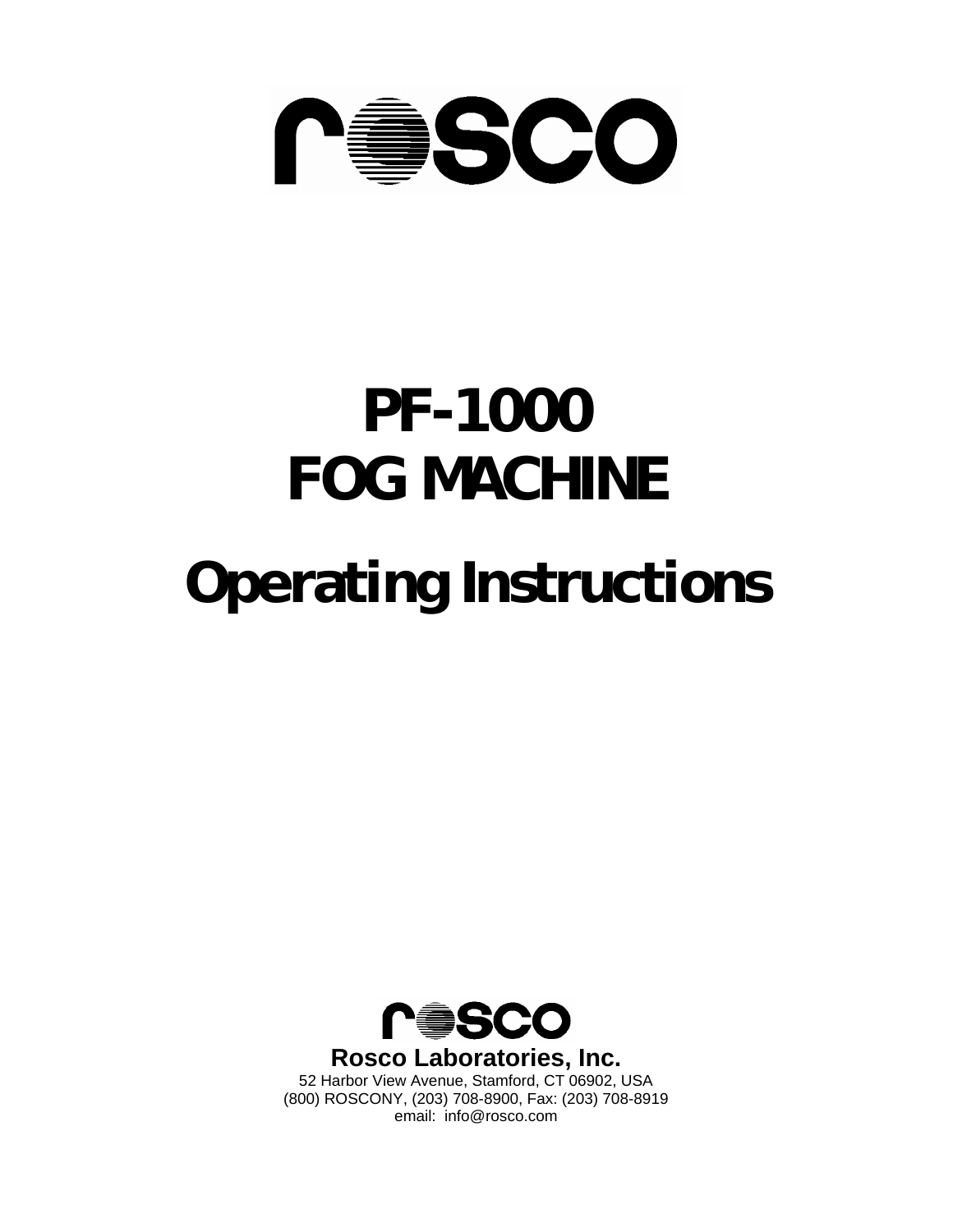# **ROSCO PF-1000 FOG MACHINE Operation Manual**

## **TABLE OF CONTENTS**

## **INTRODUCTION**

This manual offers a detailed explanation of the operation of the ROSCO PF-1000 Fog Machine. To assure efficient and safe operation, please take a few minutes to read this material.

The ROSCO PF-1000 Fog Machine is a thermal aerosol generator designed for low fog output. It is part of a system, the other basic component being the full line of Rosco fog fluids, and they should always be used together. These unique fluid formulations are safe when used according to instructions. They are water-based and contain no petroleum distillate. The operating temperature, pump pressure, and output nozzle orifice of the machine have beeen specifically set to maximize aerosolization of the Rosco fog fluids. When used properly, the system should operate for many years.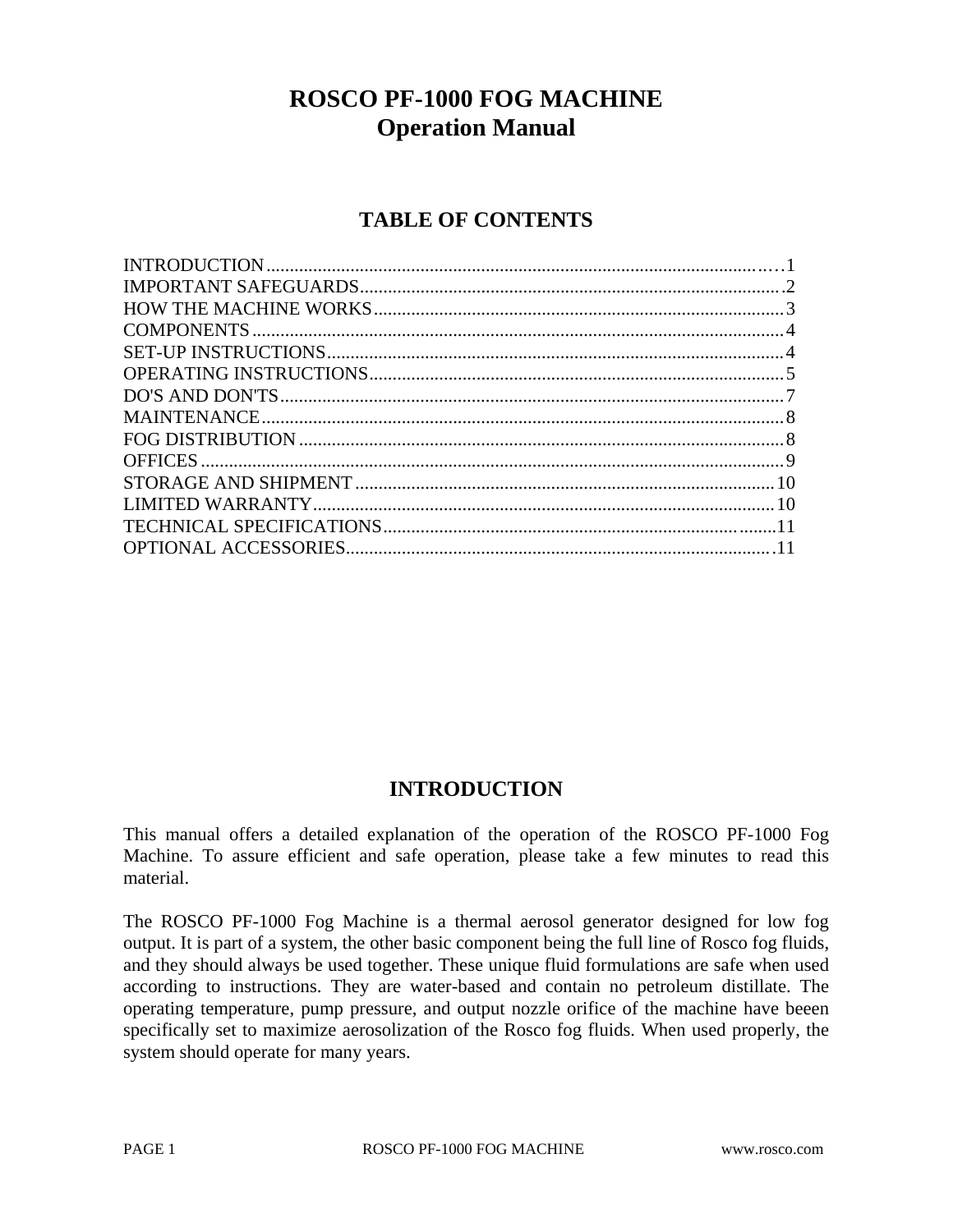## **IMPORTANT SAFEGUARDS**

## READ AND UNDERSTAND THESE SAFETY PRECAUTIONS BEFORE OPERATING THE MACHINE. FAILURE TO PROPERLY FOLLOW THESE PRECAUTIONS MAY LEAD TO A FIRE, EXPLOSION, OR ELECTRICAL SHOCK.

## **FOG FLUID HEALTH CAUTION: VAPOR FROM THIS FLUID, LIKE ANY OTHER COMMON MATERIAL IN A VAPORIZED STATE, MAY BE IRRITATING TO OR CAUSE ALLERGIC SYMPTOMS IN SOME PERSONS WITH ALLERGENIC SENSITIVITY. DO NOT EXPOSE AT CLOSE RANGE TO KNOWN ASTHMATICS.**

1. This machine uses electrical power at common commercially available voltages. When directly contacted, such voltages are hazardous to human life. All precautions commonly applicable to the use of electric power generally are applicable to the use of this machine. This machine is designed to operate from three-wire power systems where one of the wires is a safety ground. DO NOT disconnect the safety ground or use extension cords or "cheater" plugs to connect this machine to a two-wire system. Operation without a safety ground may result in a hazardous electrical shock.

2. Check the current and voltage rating of your machine. Extension cords must be properly sized and rated for voltage, current and length. Check your local electrical code for the correct gauge extension cord. If an extension cord shows signs of wear or gets warm to the touch, discontinue its use and obtain a cord with a higher current rating. Improper extension cords are not only hazardous, but may result in poor machine performance due to excessive voltage drop.

3. Never use any machine that shows signs of improper use. Even slight damage may be an indication of a major problem. If the machine looks questionable, use it only under strict observation. If the machine shows any unusual behavior, disconnect machine immediately from power and send machine to a Service Center for repair.

4. Do not operate the machine in a tightly confined space where the ambient temperature might exceed 40°C. A continuous flow of air is required to maintain temperature within the machine housing. Sensitive electronic components deteriorate rapidly under high heat conditions. Operation of the machine in an enclosure of less than ten cubic feet (one cubic meter) is dangerous, and automatically voids the warranty.

**Enclosing any heating device so it is invisible to the operator creates a potential fire hazard, no matter what the ambient tempearture of the enclosure. To do so with any high-amperage device is to assume substantial risk. Rosco strongly recommends against it.** 

5. In any facility, the fog concentration should be controlled. The fog should never mask emergency exits, safety signs, staircases or other safety constructions.

6. After long use, or if the machine is not properly set, some liquid droplets or wet area may appear in front of the machine's outlet. This liquid should be wiped up to prevent a condition where someone might slip and fall.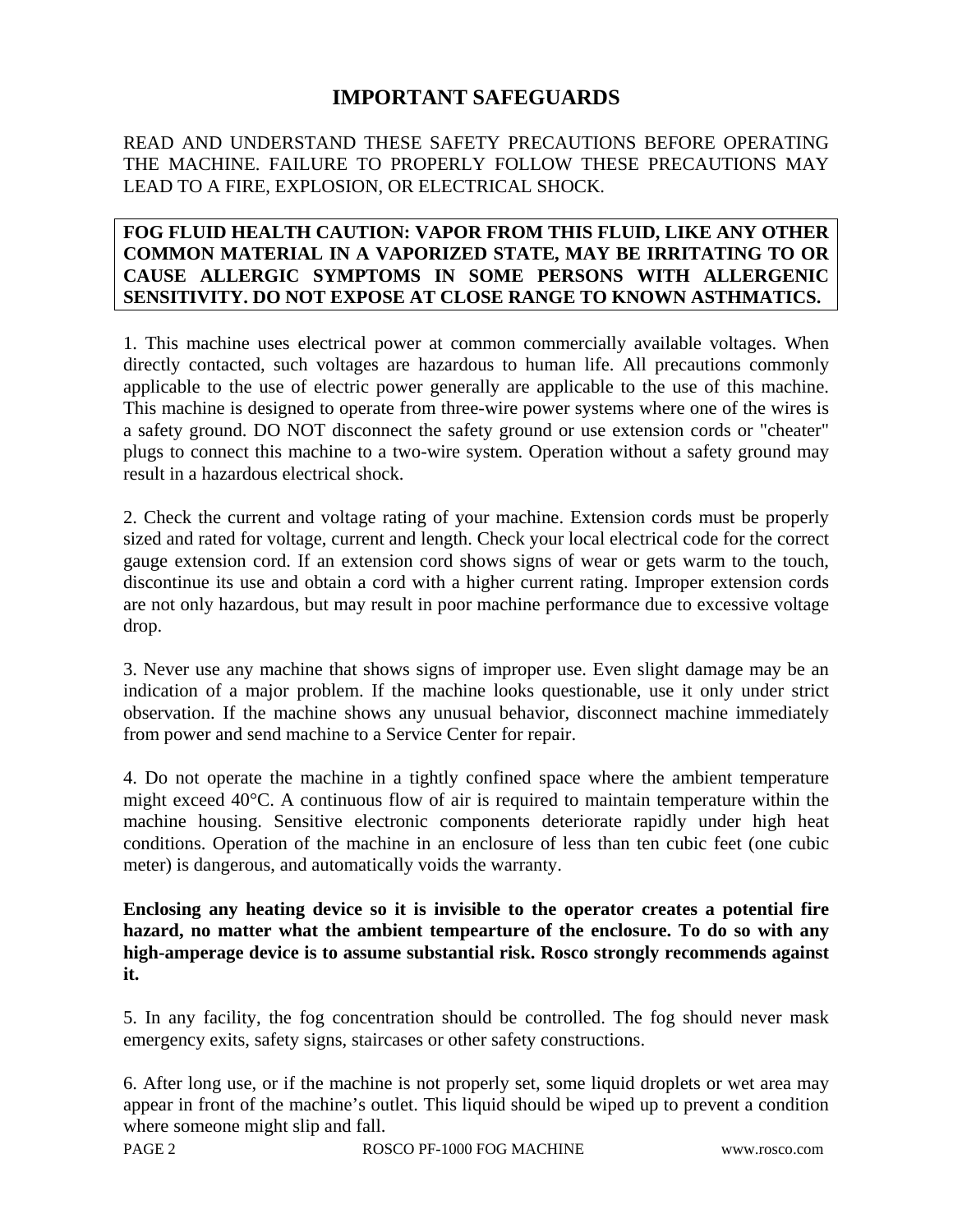7. Machines are designed for continuous use over an 8-hour day, but to protect components, it is wise to turn off the machine when it is not in use. In permanent installations, it is advisable to equip the circuit with a night cut-off device.

8. During the warm-up phase and during operations, people should not stand within one meter of the front of the machine. Flammable material like paper, fabric, etc., should never be placed directly on or around this equipment, or any other electrical device with a heating element.

9. The fog should be blown into an open space and should not be directed at people or objects. Never blow fog on hot surfaces, into glowing heating elements or into open flames. The normally non-flammable and non-toxic haze could react on very hot surfaces and be burnt or decomposed.

10. Unauthorized repair or alteration of any safety devices can lead to improper operation and accidents. Repairs should be performed only by an authorized Service Center.

## **WARNING: USE OF ANY FLUID OTHER THAN ROSCO FOG FLUIDS OR MODIFICATION OR ATTEMPTED UNAUTHORIZED REPAIR OF THE ROSCO PF-1000 WILL IMMEDIATELY INVALIDATE THE WARRANTY.**

## **HOW THE MACHINE WORKS**

When the heat exchanger has reached proper operating temperature, the operator switches power to the siphoning pump, which draws the fog fluid from an external reservoir and sends it up a tube into the heat exchanger. The fluid is rapidly heated and vaporized. The vaporized fluid is then discharged through the nozzle into the atmosphere where, upon mixing with the cooler air, it turns into an aerosol consisting of millions of fine particles.

**NOTE:** The terms "fog" and "smoke" are used interchangeable. However the ROSCO PF-1000 does not produce smoke, but a mist or aerosol.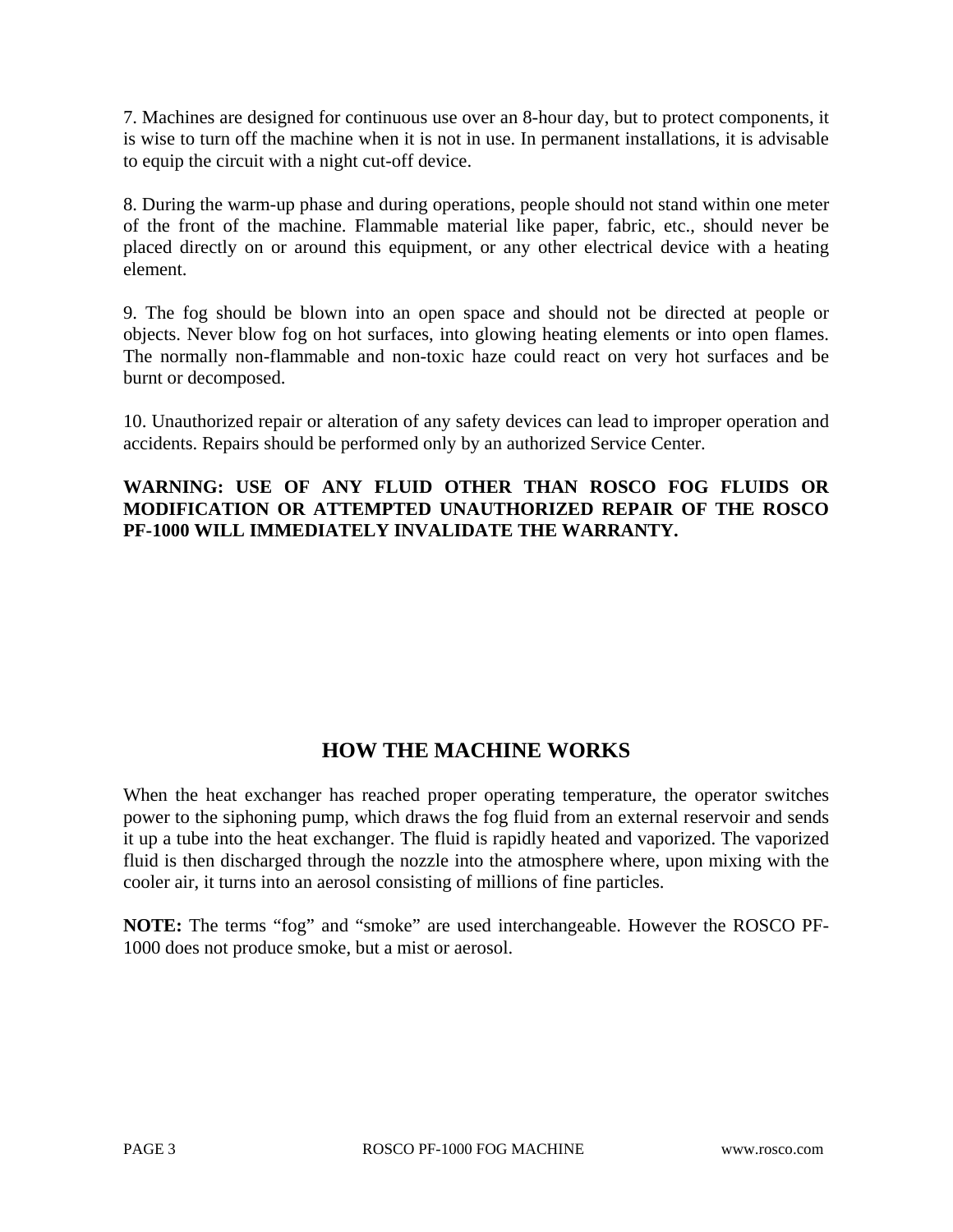## **COMPONENTS**

Control Module (120 volt or 240 volt) Head Assembly (120 volt or 240 volt) Power Cord 15' (5.47m) Head Cable 15' (5.47m) 1/8" Nylon Tube (Quantity 2)

Fluid Assembly Air Input Assembly Air Input Fitting (for Head Assembly) 7-pin Male XLR Connector

## **WARNING: COMPONENTS OF DIFFERENT VOLTAGES ARE NOT INTERCHANGEABLE. MAKE SURE THAT ALL ELECTRICAL COMPONENTS ARE RATED AT THE SAME VOLTAGE.**

## **SET-UP INSTRUCTIONS**

#### **1. HEAD ASSEMBLY CONNECTION**

Connect the Control Module to the Head Assembly using the 15' Head Cable. The connection is a screw type Amp connector. **NOTE:** Be sure that the connection is fully seated and screwed in place. Next take one of the Nylon Tubes and push one end into the fitting on the rear of the Head Assembly and the other into the small fitting on the Control Module. To engage the tube properly, push the tube into the fitting until there is some resistance. Push against the resistance until fully seated. **NOTE:** Do not push the tube too hard as it might become damaged.

#### **2. POWER HOOK-UP**

Plug one end of the power cord into the dedicated socket located on the rear of the machine and the other end into a socket rated at the proper voltage and amperage. The machine requires a dedicated power circuit.

#### **3. FLUID CONNECTION**

Push the ¼" Tubing onto the metal quick disconnect. The push the metal quick disconnect into the fitting on the Control Module until the tab snaps into place and the fitting is firmly seated. Place the other end of the tube into a bottle of one the Rosco fog fluids.

#### **4. AIR INPUT (Optional)**

The PF-1000 comes with an Air Input Kit which can be used for fog effects or, more importantly, to clean the machine using compressed air. To install the Air Input Kit, remove the small brass screw plug on the back of the Head Assembly. Screw the brass Air Input Fitting into the hole where the plug was located. Insert one end of the 1/8" Nylon Tube into the Air Input Fitting by simply pushing until there is some resistance. Do not push too hard. Insert the other end of the tube into the Air Input Assembly. Connect one end of the 2-pin cable provided into the 2-pin connector on the back of the Head Assembly and the other end to the 2-pin receptacle at the Air Input Assembly. Attach compressed air to regulator on the Air Input Assembly using a ¼" industrial connector.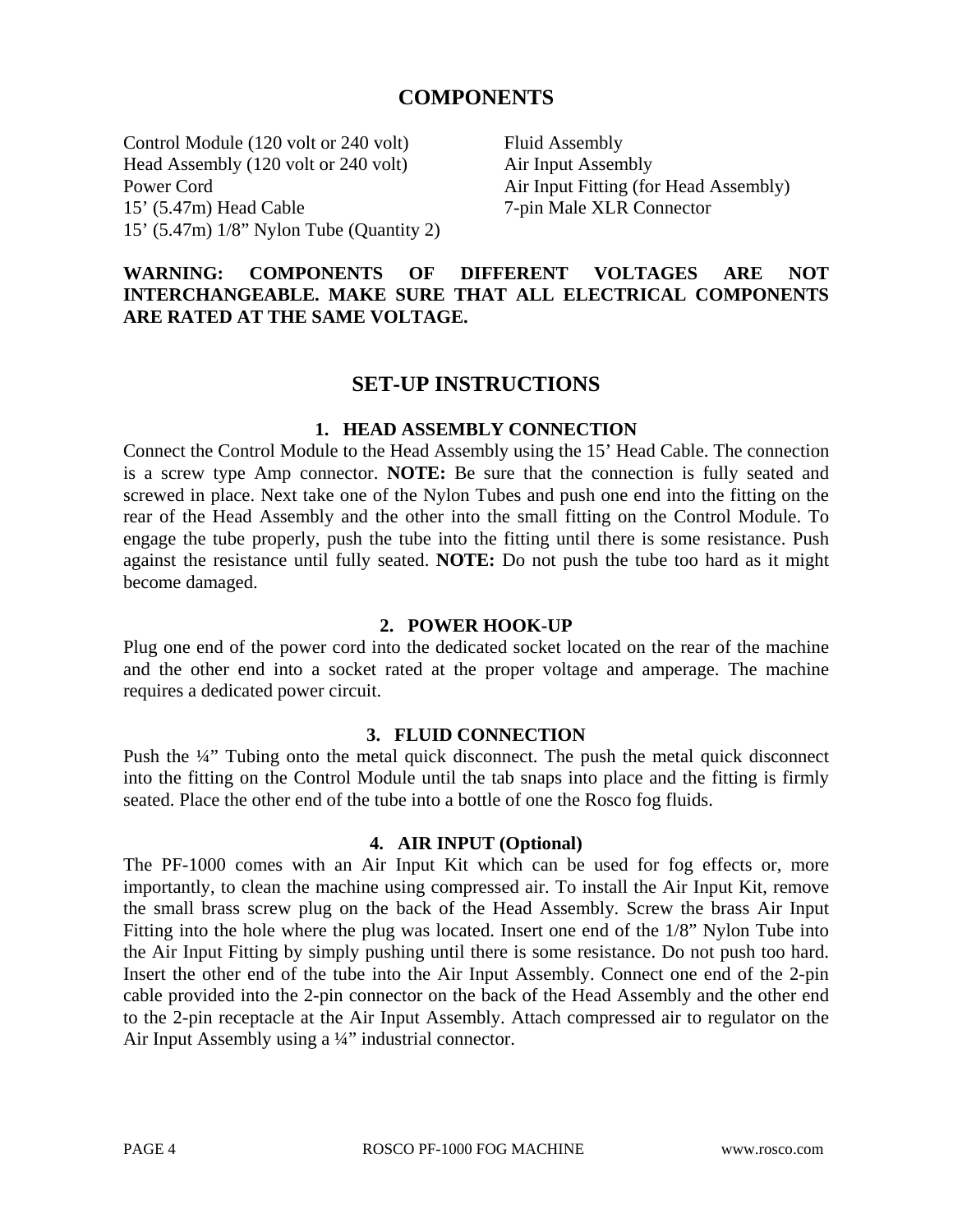## **OPERATING INSTRUCTIONS**

## **1. POWER**

Open the Control Module. Turn the POWER switch on. The red HEATING light will be lit.

#### **2. WARM UP**

In approximately three (3) minutes, the Heater Assembly should reach minimum operating temperature and the green READY light will turn on. For maximum efficiency, wait until the red HEATING light is off before applying fluid to the machine.

#### **3. PRODUCING FOG**

To operate the machine directly from the Control Module switch the LOCAL/REMOTE switch to the LOCAL position. The amber LOCAL light will illuminate. Turn the FOG switch to the ON position. To vary the fog volume turn the VOLUME CONTROL knob until the desired output is achieved. **NOTE:** The first time that the machine is used (or after it has run out of fluid) the 15' fluid tube may be empty and it will take a some time to fill it with fluid.

#### **4. REMOTE CONTROL OPTIONS**

The PF-1000 has a variety of remote control options including show control. To use any of the remote control options, the LOCAL/REMOTE switch must be moved to the REMOTE position. **NOTE:** The PF-1000 does not have a remote control included, but any of the following can be ordered from a Rosco dealer.

**Standard Remote:** The PF-1000 can be used with a Standard Remote Control (#217116001070). This remote will allow the machine to make fog and control the fog output.

**Super Remote:** In addition to fog volume control, the Super Remote Control (#200516500000) has timers to allow the PF-1000 to cycle the fog on and off.

**DMX Interface:** The DMX Interface (#200516800000) allows the PF-1000 to operate from a control console that uses a standard USITT DMX signal.

Show Control: Carefully wire the enclosed 7-Pin Male XLR Connector using the following pin configuration. The minimum connections are pins  $1 \& 6$  and pins  $4 \& 5$ . The internal voltage is nominally 24VDC, but can vary. NOTE: If an external 24VDC is desired, eliminate pin 1. However it is important that the external power supply match the internal DC voltage.

#### **PIN DESIGNATION**

- 1.  $24V + (positive)$
- 2.  $24V + (positive)$  return to air solenoid (see below)
- 3. Ready Light Signal
- 4. Volume Control signal out
- 5. Volume Control signal return
- 6.  $24V + (positive)$  return to pump
- 7.  $24V (negative)$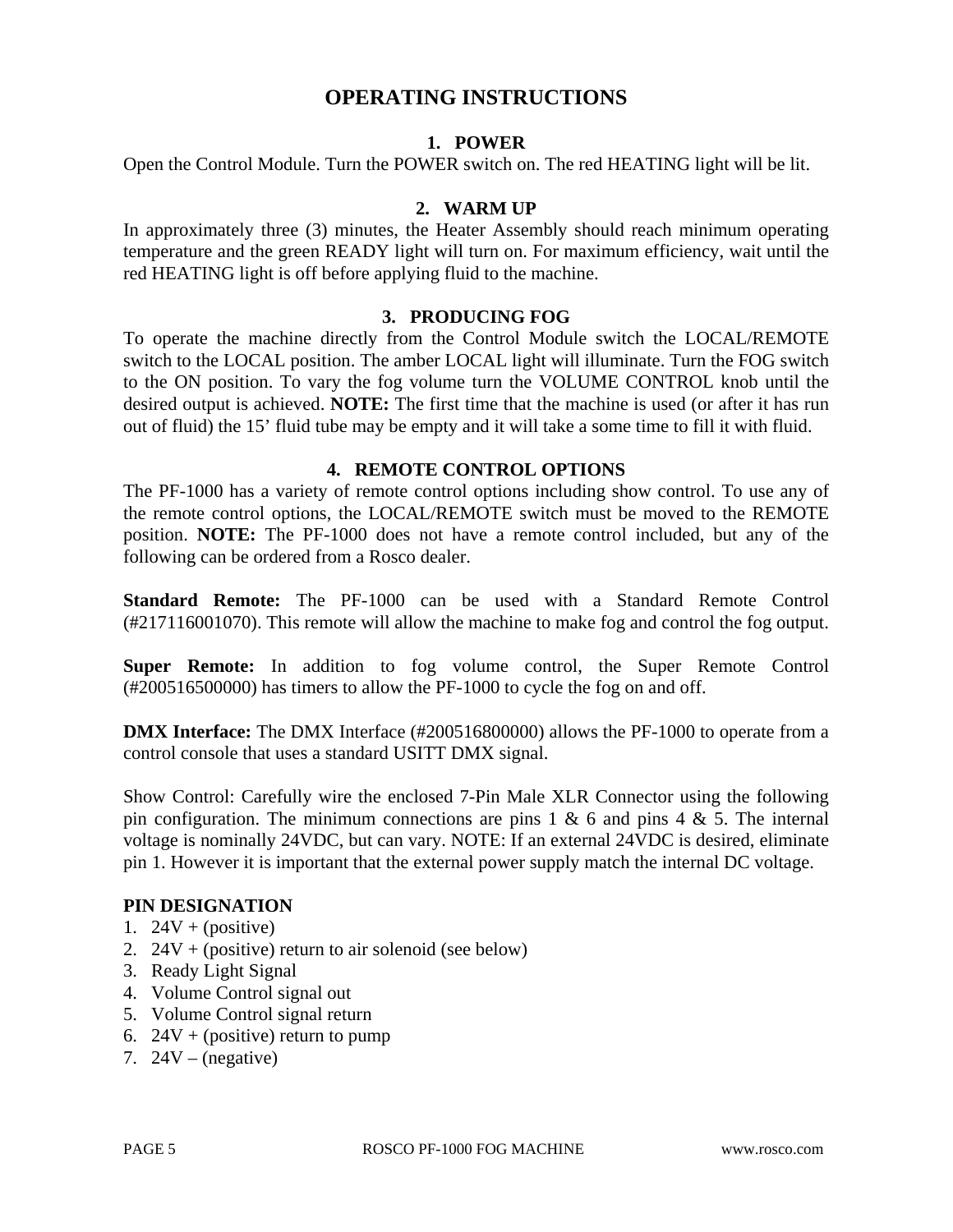## **5. AIR INPUT KIT (Optional)**

To operate the air solenoid locally, push the SOLENOID button in the Control Module. To opearte the air solenoid remotely, connect a switch through the supplied 7-Pin Male XLR Connector using pins 2& 7.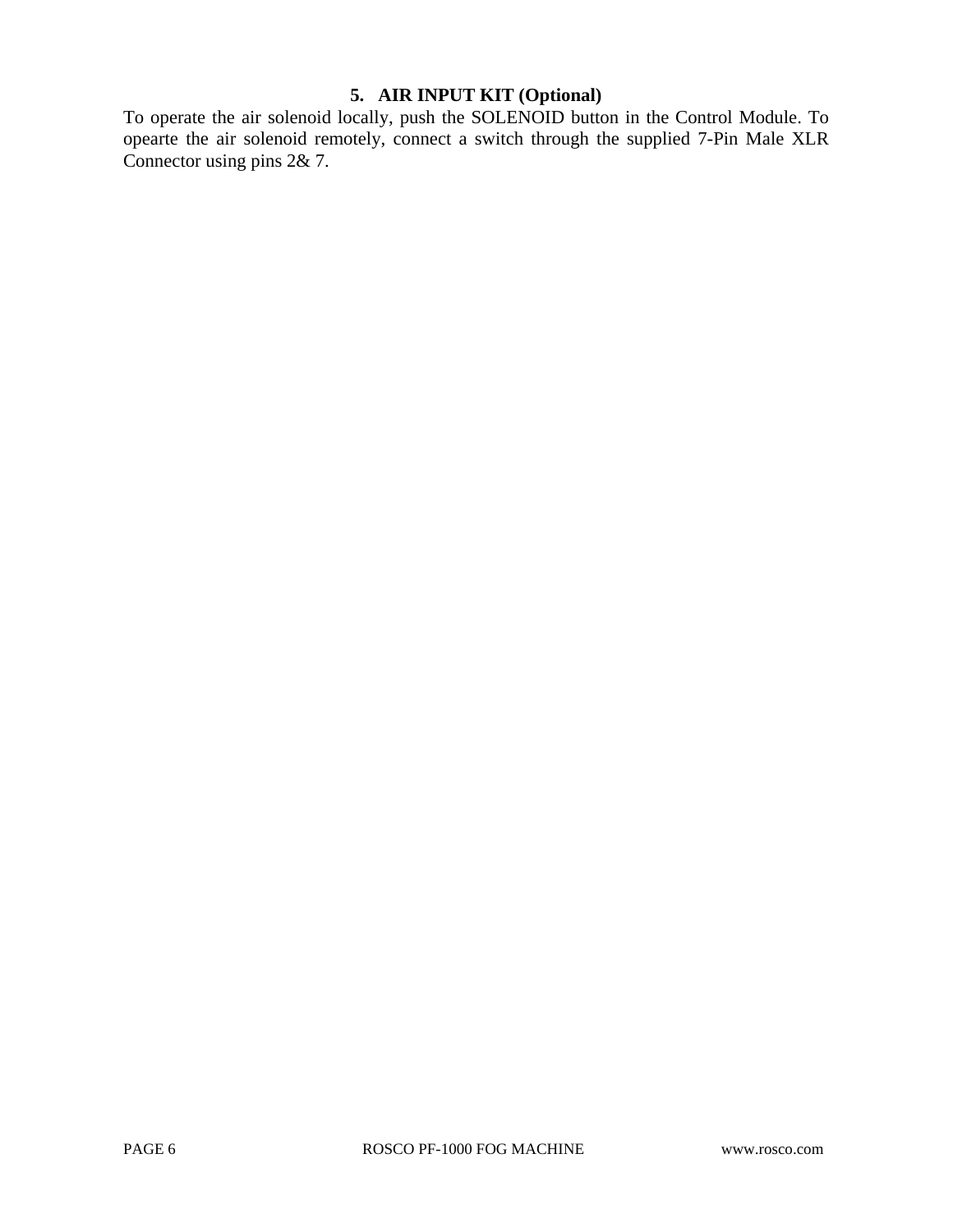## **DO'S & DON'TS**

- DO Read the entire manual before operating the machine and pay particular attention to all CAUTIONS AND WARNINGS.
- DO Use ONLY Rosco manufactured fog fluids.
- DO Use an extension cord which is properly rated for voltage, current and length and which is free from nicks or other signs of wear.
- DO Before each operating period, check to see that the machine is clean and free of foreign objects.
- DO Test first for dry fog.Turn the FOG switch on. Place a piece of cardboard or paper 50 cm in front of the machine. If the surface is at all wet return the machine to your dealer for servicing.
- DO Ensure that the machine is adequately ventilated.
- DO Use proper caution when handling hot surfaces
- DO Use the **minimum** amount of fog required to achieve the desired effect.
- DO NOT Use the machine near a person who has asthma or similar inhalation disorder.
- DO NOT Use any foreign substances in the machine.
- DO NOT Use a machine that is damaged or operating improperly in any way.
- DO NOT Use a machine that leaks fluid from the housing.
- DO NOT Leave the machine switched on for prolonged periods without producing fog.
- DO NOT Enclose the machine.
- DO NOT Install the machine in such a fashion that the operator cannot see the whole machine including indicator lights.
- DO NOT Touch the shielded nozzle of the machine. Allow sufficient cooling time after operation before attempting to perform maintenance.
- DO NOT Direct the fog continuously against the same spot. This may eventually cause fluid to recondense on walls, furniture, sets, etc.

## **READ THE COMPLETE MANUAL TO INSURE SAFE OPERATION.**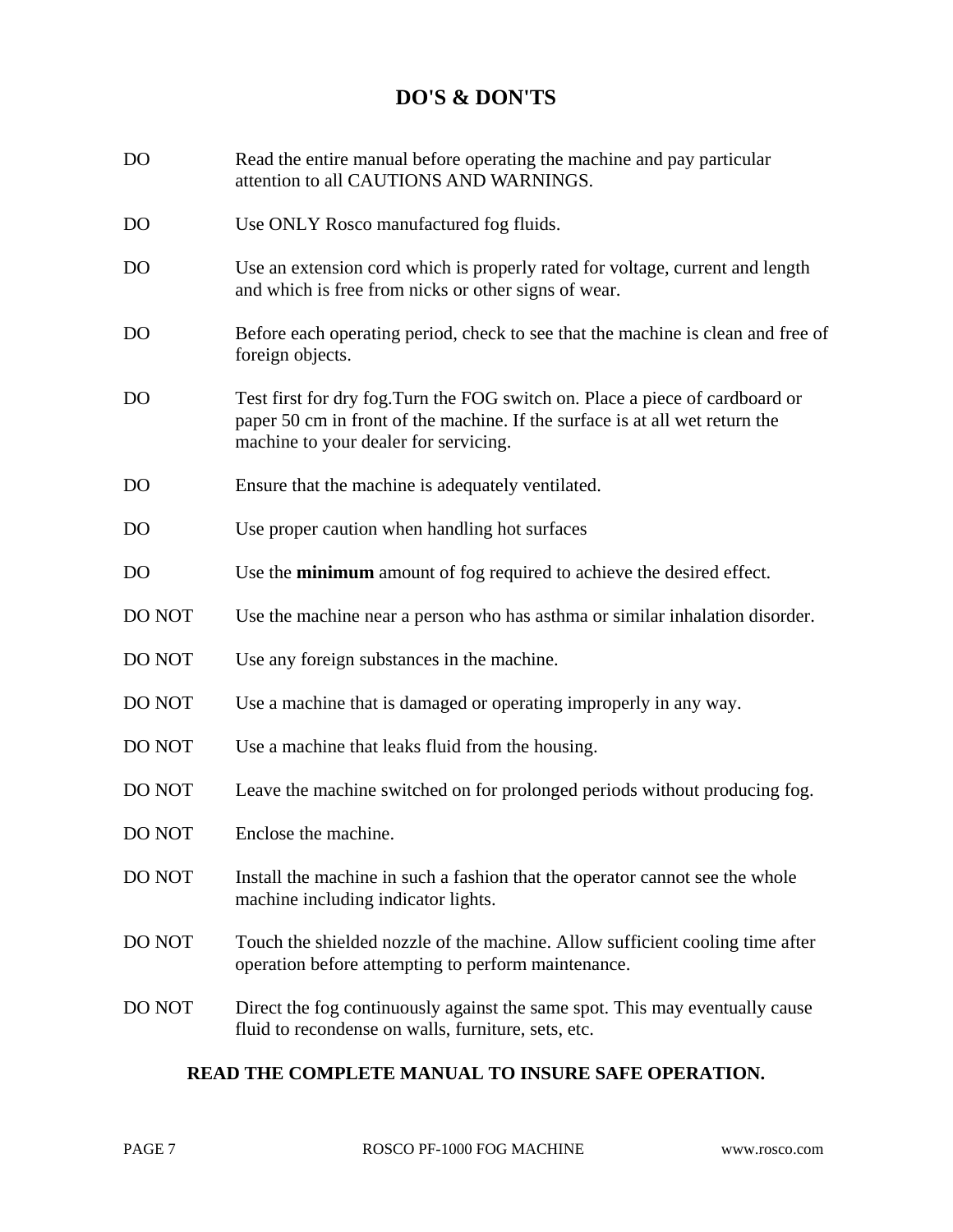## **MAINTENANCE**

1. The main fuse of the ROSCO PF-1000 Fog Machine is located in the Control Module. **NOTE:** Be sure to check the specifications when replacing any fuses.

## **WARNING: DISCONNECT THE ROSCO PF-1000 FROM POWER BEFORE CHECKING OR REPLACING THE FUSE. FAILURE TO DO SO COULD BE HAZARDOUS AND RESULT IN AN ELECTRICAL SHOCK.**

2. After every operation, compressed air should be run through the Heater Assembly to clean out the heat exchanger. **CAUTION: Only run compressed air when the machine is on and the green READY ligtht is on.**

3. After every operation, **only after the machine has cooled**, it should be wiped with a clean damp cloth or paper towel. This practice prevents the build up of dirt and dust which may enter the machine and damage sensitive internal components. Do not use solvents for cleaning. Soap and water are effective.

4. Before and after the machine is stored for an extended period, the machine should be properly cleaned. The best method for cleaning is using distilled or de-ionized water. To flush the machine, turn it on and, when ready to use, put the fluid pick-up tube into a container of distilled or de-ionized water. Run the water through the machine and flush for three minutes. The tube should be removed from the water and the machine run until nothing comes out of the nozzle. The machine should be **immediately** turned off.

5. During use, operation of all switches and indicator lights should be monitored. Lights that blink or flicker when they should be on or off, for example, are an indication of problems in the machine's circuitry.

## **FOG DISTRIBUTION**

The fog distribution in an enclosed area depends on air flow and temperature. Natural air movement, air conditioning and other ventilation systems will affect movement of fog. Test under realistic conditions before using. Make sure that there is an air space of 1-3 inches between the nozzle and any ducting hose. Do not use ducting hose smaller than 3 inches in diameter. The ROSCO PF-1000 works properly in a horizontal position. Do not tilt the machine during operation.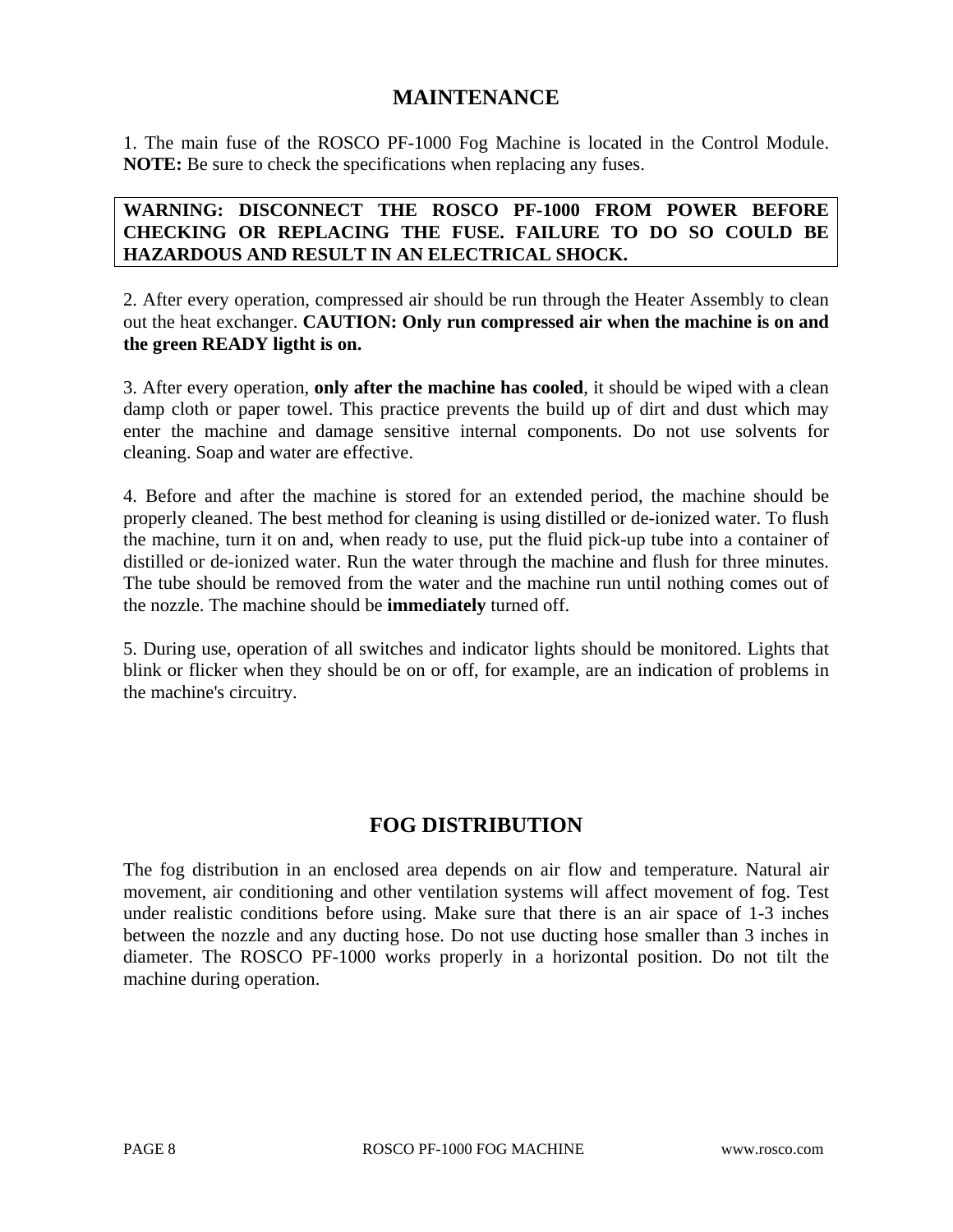## **ROSCO OFFICES WORLDWIDE**

If the machine fails and repairs are required, call or write the nearest Rosco office (listed below) or your local Rosco dealer.

## **UNITED STATES**

## **World Headquarters**

Rosco Laboratories, Inc. 52 Harbor View Avenue Stamford, CT 06902 (203) 708-8900 (800) 767-2669 E-mail: info@rosco.com

Rosco Laboratories, Inc. 1120 N. Citrus Avenue Hollywood, CA 90038 (323) 462-2233 (800) 767-2652

Rosco Service Center  $1330$   $30<sup>th</sup>$  Street. Unit G San Diego, CA 92154 (619) 423-1985 (800) 468-0114

## **CANADA**

Rosco Laboratories, Ltd. 1271 Denison Street #66 Markham, Ontario Canada L3R 4B5 (905) 475-1400 E-mail: info@rosco-ca.com

## **UNITED KINGDOM**

Roscolab, Ltd. Blanchard Works Kangley Bridge Road Sydenham, London SE26 5AQ England (81) 659-2300 E-mail: marketing@roscolab.co.uk

## **SPAIN & PORTUGAL**

Rosco Iberica, S.A. C/Del oro 76A Pol. Industrial Sur 28770 Colmenar Viejo Madrid, Spain (341) 846-3602 E-mail: info-spain@rosco-iberica.com

## **AUSTRALIA**

Rosco Australia Pty Ltd. 42 Sawyer Lane Artarmon 2064 N.S.W. Australia (02)9906-6262 E-mail: roscoaus@rosco.com.au

## **BRAZIL**

Rosco do Brasil Ltda. Rua Costa, 75 CEP 01304-010 Sao Paulo - SP, Brasil (011) 259-2111 E-mail: info-brazil@rosco.com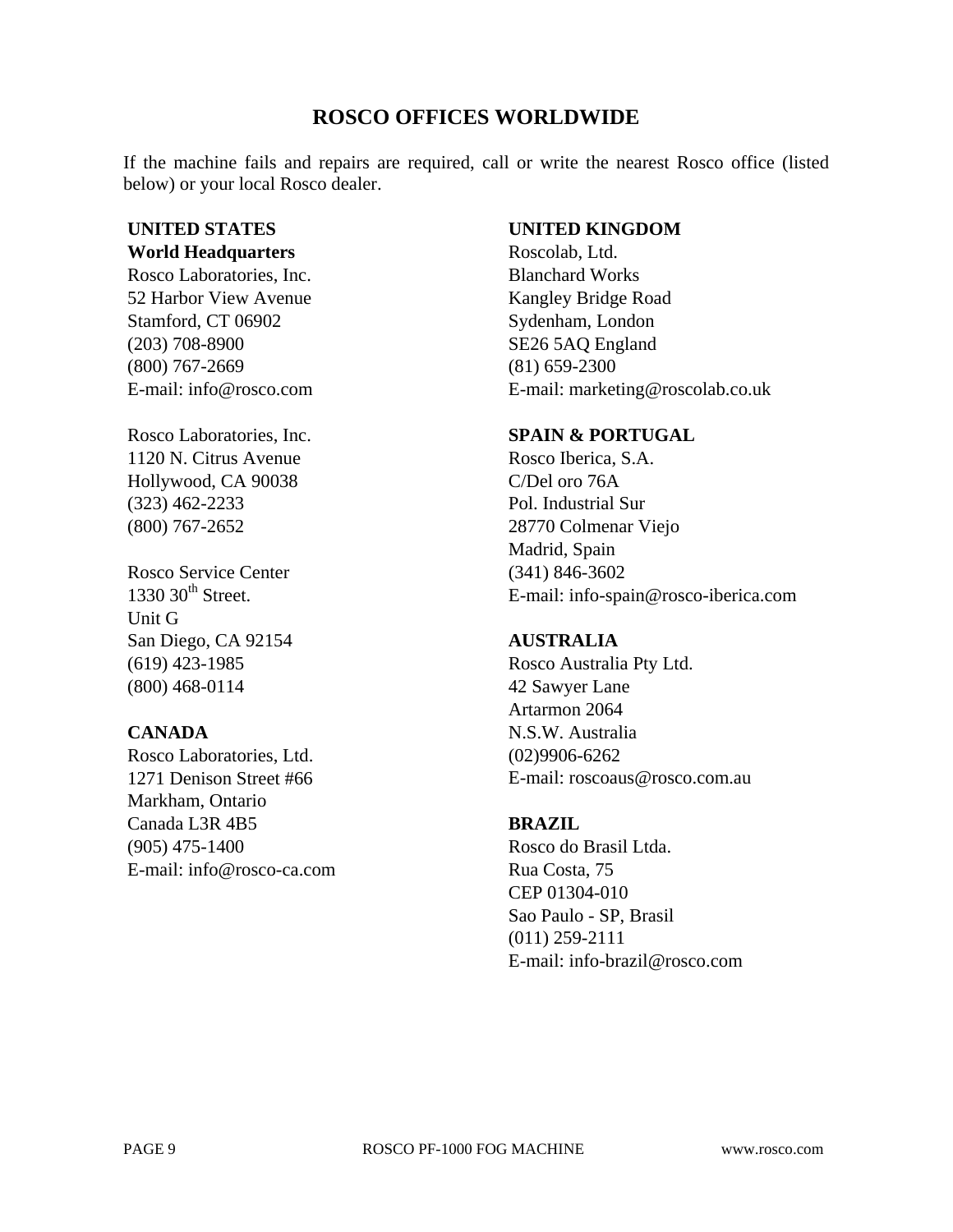## **STORAGE AND SHIPMENT**

If you do not anticipate using your machine for an extended period, prepare your machine for storage as follows:

1. Perform maintenance as outlined in "Maintenance" section.

- 2. Wipe the outside of the machine clean.
- 3. Store in a sealed cardboard box.

4. Whenever the unit is shipped, considerable care should be taken in packing to avoid damage in transit.

## **LIMITED WARRANTY**

ROSCO LABORATORIES warrants to the original purchaser that the ROSCO PF-1000 will be free from original defects in workmanship and material for a period of twelve months from the date of purchase. During the warranty period, machines will be repaired or replaced at the option of Rosco.

The warranty does not extend to any parts of the ROSCO PF-1000 that have been subject to misuse or accident. Neither does the warranty cover any machine that has been opened, modified or repaired other than by Rosco or its designated repair station.

The warranty will not apply if procedures described in the Operations Manual are not followed. It is the user's obligation to clean and maintain the ROSCO PF-1000 according to these instructions, and to follow acceptable practices for handling electrical devices.

## **NOTE: USE OF ANY FLUID OTHER THAN A ROSCO BRAND FLUID WILL VOID WARRANTY.**